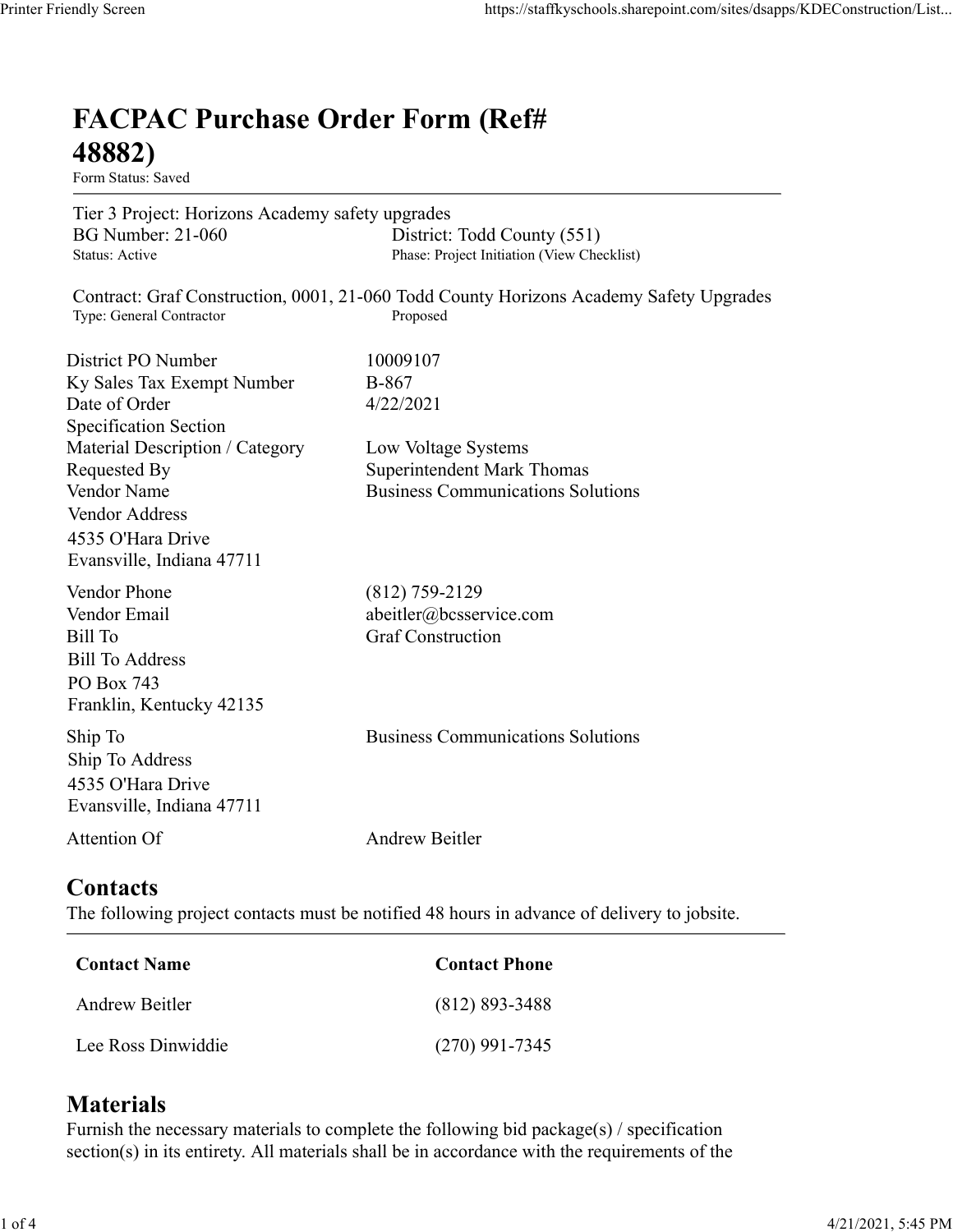| Printer Friendly Screen |                       |              | https://staffkyschools.sharepoint.com/sites/dsapps/KDEConstruction/List |              |  |
|-------------------------|-----------------------|--------------|-------------------------------------------------------------------------|--------------|--|
| Contract.               |                       |              |                                                                         |              |  |
| <b>Item Description</b> | Item<br><b>Number</b> | Quantity     | <b>Unit Price</b>                                                       | <b>Total</b> |  |
| Low Voltage Systems     | $\mathbf{1}$          | $\mathbf{1}$ | \$26,494.29                                                             | \$26,494.29  |  |
|                         |                       |              | Purchase Order Total:                                                   | \$26,494.29  |  |
| Authorization           |                       |              |                                                                         |              |  |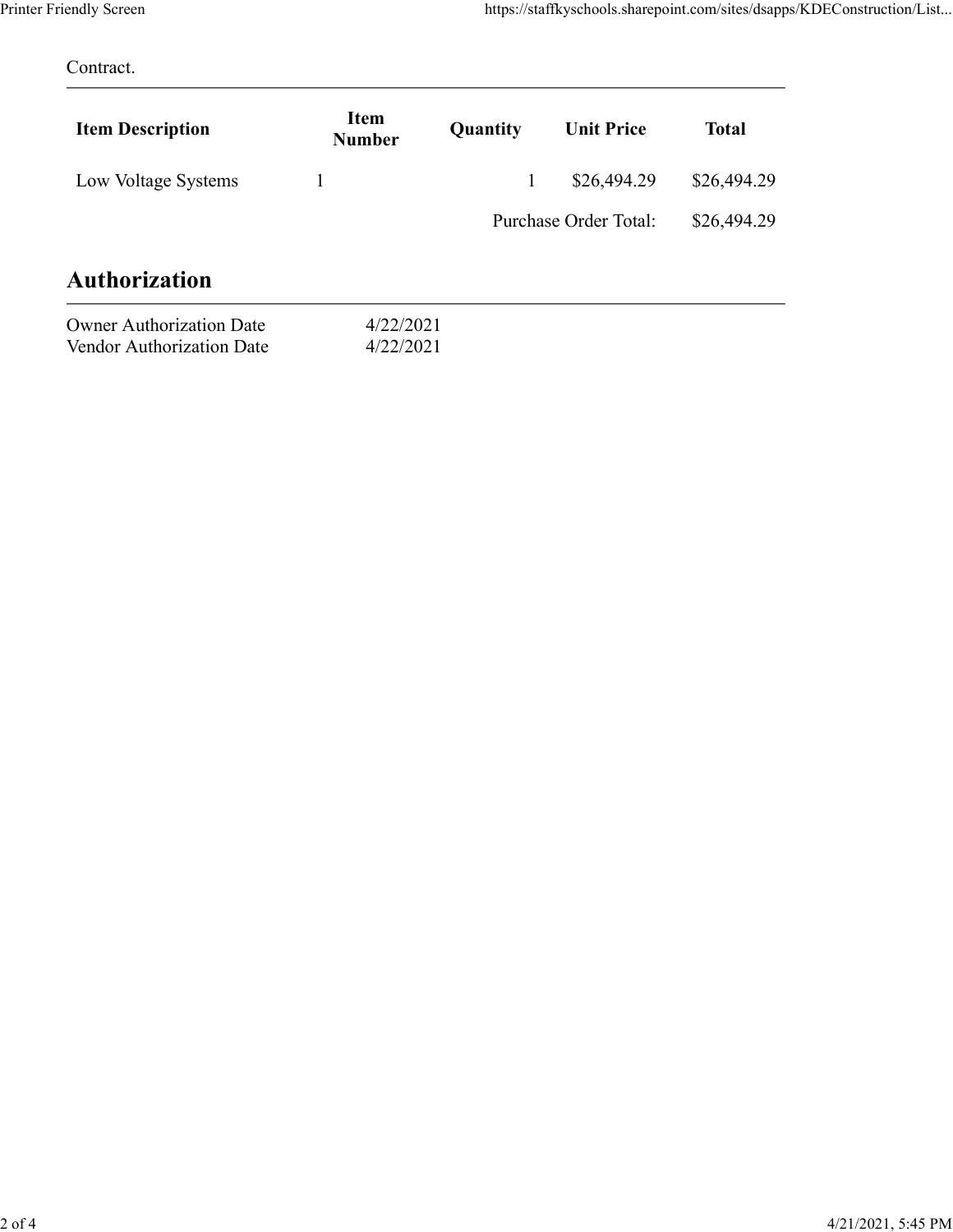| Printer Friendly Screen                                                                                                                                                                                                                                                                                                                                                                                                                                                                            |      |  |  |  |
|----------------------------------------------------------------------------------------------------------------------------------------------------------------------------------------------------------------------------------------------------------------------------------------------------------------------------------------------------------------------------------------------------------------------------------------------------------------------------------------------------|------|--|--|--|
| https://staffkyschools.sharepoint.com/sites/dsapps/KDEConstruction/List<br>Purchase Order Signature Page (Online Form Ref# 48882)                                                                                                                                                                                                                                                                                                                                                                  |      |  |  |  |
|                                                                                                                                                                                                                                                                                                                                                                                                                                                                                                    |      |  |  |  |
| Vendor                                                                                                                                                                                                                                                                                                                                                                                                                                                                                             | Date |  |  |  |
| Owner                                                                                                                                                                                                                                                                                                                                                                                                                                                                                              | Date |  |  |  |
| <b>Terms and Conditions</b>                                                                                                                                                                                                                                                                                                                                                                                                                                                                        |      |  |  |  |
| 1. Drawings, catalogs, cut sheets, or samples shall be submitted for approval.<br>2. All invoices shall be sent to the contractor/subcontractor designated on the purchase<br>order for approval. No invoices shall be sent directly to the Board of Education<br>(Owner) for payment.<br>3. All invoices shall reference the purchase order number.                                                                                                                                               |      |  |  |  |
| 4. No change in, modification of, or revision of this order shall be valid unless in writing<br>and signed by the Owner.<br>5. Vendor agrees to observe and comply with all applicable federal, state and locals laws,<br>rules, ordinances and regulations in performance of this order.                                                                                                                                                                                                          |      |  |  |  |
| 6. Vendor shall not assign this order or any right hereunder without first having obtained<br>the written consent of the Owner.<br>7. Deliveries are to be made in accordance with the Owner's schedule, as directed by the<br>General Contractor (GC), Construction Manager (CM) or Qualified Provider (QP).<br>8. The Owner may cancel this purchase order in whole or in part in the event that the<br>vendor fails or refuses to deliver any of the items purchased, within the time provided, |      |  |  |  |
| or otherwise violates any of the conditions of this purchase order, or if it becomes<br>evident that the vendor is not providing materials in accordance with the specifications<br>or with such diligence as to permit delivery on or before the delivery date.<br>9. The vendor agrees to deliver the items to the supplied hereunder free and clear of all<br>liens, encumbrances and claims.                                                                                                   |      |  |  |  |
| 10. If any of the goods covered under this purchase order are found to be defective in<br>material or workmanship, or otherwise not in conformity with the requirements of this<br>order, the Owner, in addition to the other rights which it may have under warranty or<br>otherwise, shall have the right to reject the same or require that such articles or<br>materials be corrected or replaced promptly with satisfactory materials or                                                      |      |  |  |  |
| workmanship.<br>11. By acknowledging receipt of this order, by performing the designated work or any<br>portion thereof, or by shipping the designated goods, the vendor agrees to the terms and<br>conditions outlined.                                                                                                                                                                                                                                                                           |      |  |  |  |